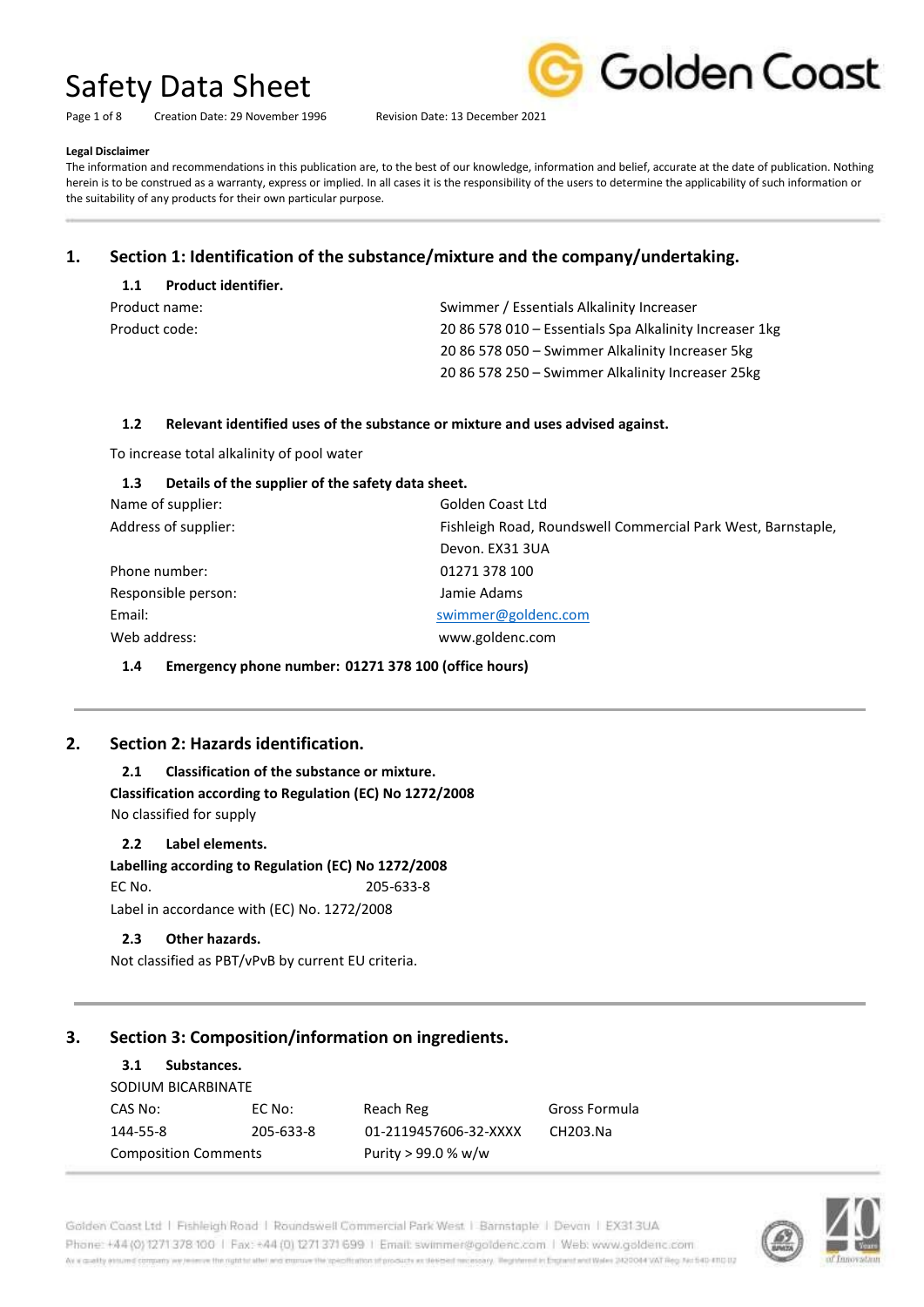Page 2 of 8 Creation Date: 29 November 1996 Revision Date: 13 December 2021



#### **Legal Disclaimer**

The information and recommendations in this publication are, to the best of our knowledge, information and belief, accurate at the date of publication. Nothing herein is to be construed as a warranty, express or implied. In all cases it is the responsibility of the users to determine the applicability of such information or the suitability of any products for their own particular purpose.

# **4. Section 4: First aid measures.**

# **4.1 Description of first aid measures.**  General Advice: Immediately remove contaminated clothing If inhaled: Remove to fresh air. Rinse nose and mouth with water. Consult doctor in case of complaints. In case of skin contact: Remove affected person from source of contamination. Remove contaminated clothing. Wash the skin immediately with soap and water. Get medical attention if any discomfort continues. In case of eye contact: Rinse immediately with plenty of water, also under the eyelids for at least 15 minutes. Remove contact lenses. Seek medical attention immediately. If swallowed: Rinse mouth with water and then drink plenty of water. Seek medical attention & show the label where possible.

## **4.2 Most important symptoms and effects, both acute and delayed.**

| Symptoms: | No further information available. |
|-----------|-----------------------------------|
| Effects:  | No further information available. |

## **4.3 Indication of any immediate medical attention and special treatment needed.**

Treatment: No recommendation given, but first aid may still be required in case of accidental exposure.

# **5. Section 5: Firefighting measures.**

## **5.1 Extinguishing media.**

Extinguishing media: This product is not flammable. Use fire-extinguishing media appropriate for surrounding materials.

## **5.2 Special hazards arising from the substance or mixture.**

Specific hazards: When heated and in case of fire, irritating vapours/gases may be formed.

## **5.3 Advice for firefighters.**

Protective equipment: Follow the general fire precautions indicated in the workplace.

# **6. Section 6: Accidental release measures.**

## **6.1 Personal precautions, protective equipment and emergency procedures.**

Personal Precautions: Avoid inhalation of dust. Avoid contact with skin and eyes. Provide adequate ventilation.

## **6.2 Environmental precautions.**

Environmental Precautions: Prevent entry into drains.

# **6.3 Methods and material for containment and cleaning up.**

Clean-up procedures: Dispose of contaminated material as waste. Ensure adequate ventilation. Collect mechanically.

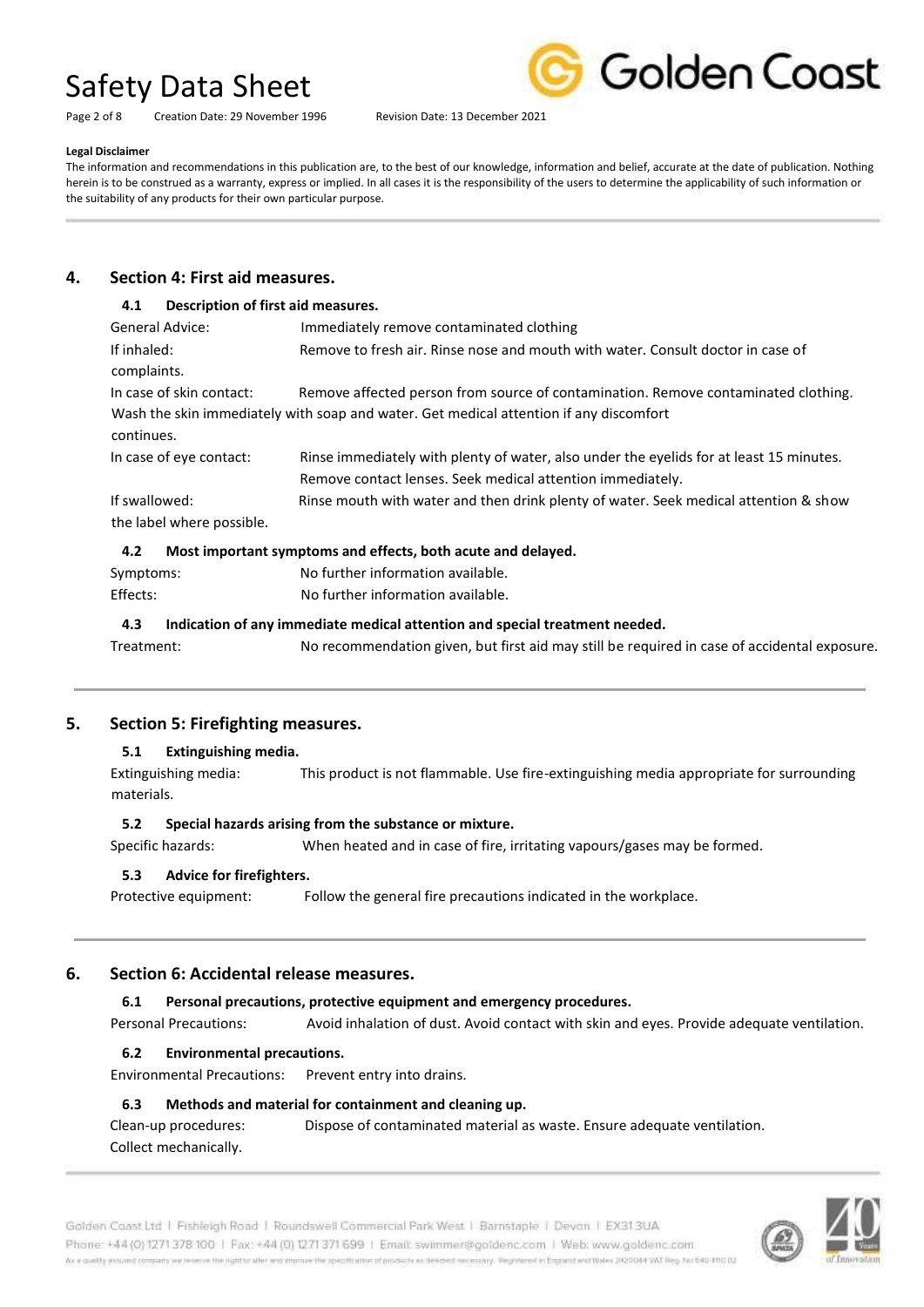Page 3 of 8 Creation Date: 29 November 1996 Revision Date: 13 December 2021



#### **Legal Disclaimer**

The information and recommendations in this publication are, to the best of our knowledge, information and belief, accurate at the date of publication. Nothing herein is to be construed as a warranty, express or implied. In all cases it is the responsibility of the users to determine the applicability of such information or the suitability of any products for their own particular purpose.

### **6.4 Reference to other sections.**

 See section 8 for information on personal protective equipment. See section 13 for waste treatment information.

# **7. Section 7: Handling and storage.**

## **7.1 Precautions for safe handling.**

Avoid spilling, skin and eye contact. Do not eat, drink or smoke when using the product. Avoid handling which leads to dust formation. Provide good ventilation. Good personal hygiene is necessary. Wash hands and contaminated areas with water and soap before leaving the worksite.

## **7.2 Conditions for safe storage, including any incompatibilities.**

Store in a tightly closed original container in a dry, and well-ventilated place. Keep in original container. Store at temperature below 50°C.

Advice on common storage: Do not store near acids Storage Temperature: Protect from frost.

**7.3 Specific end use(s).** 

No information available.

# **8. Section 8: Exposure controls/personal protection.**

## **8.1 Control parameters.**

None assigned.

# **8.2 Exposure controls.**

**Engineering measures** Engineering controls should be provided which maintain airborne concentrations as low as practicable.

## **Personal protective equipment**

Respiratory protection: No specific recommendation made, but protection against nuisance dust may be used when the general level exceeds 10 mg/m3. In case of inadequate ventilation or risk of inhalation of dust, use suitable respiratory equipment with particle filter (type P2). EN149.

Hand protection: Wear protective gloves. The selected protective gloves have to satisfy the specifications of EU Directive 89/686/EEC and standard EN 374.

Eye protection: Wear safety glasses approved to standard EN 166.

Skin and body protection: Wear apron or other light protective clothing.

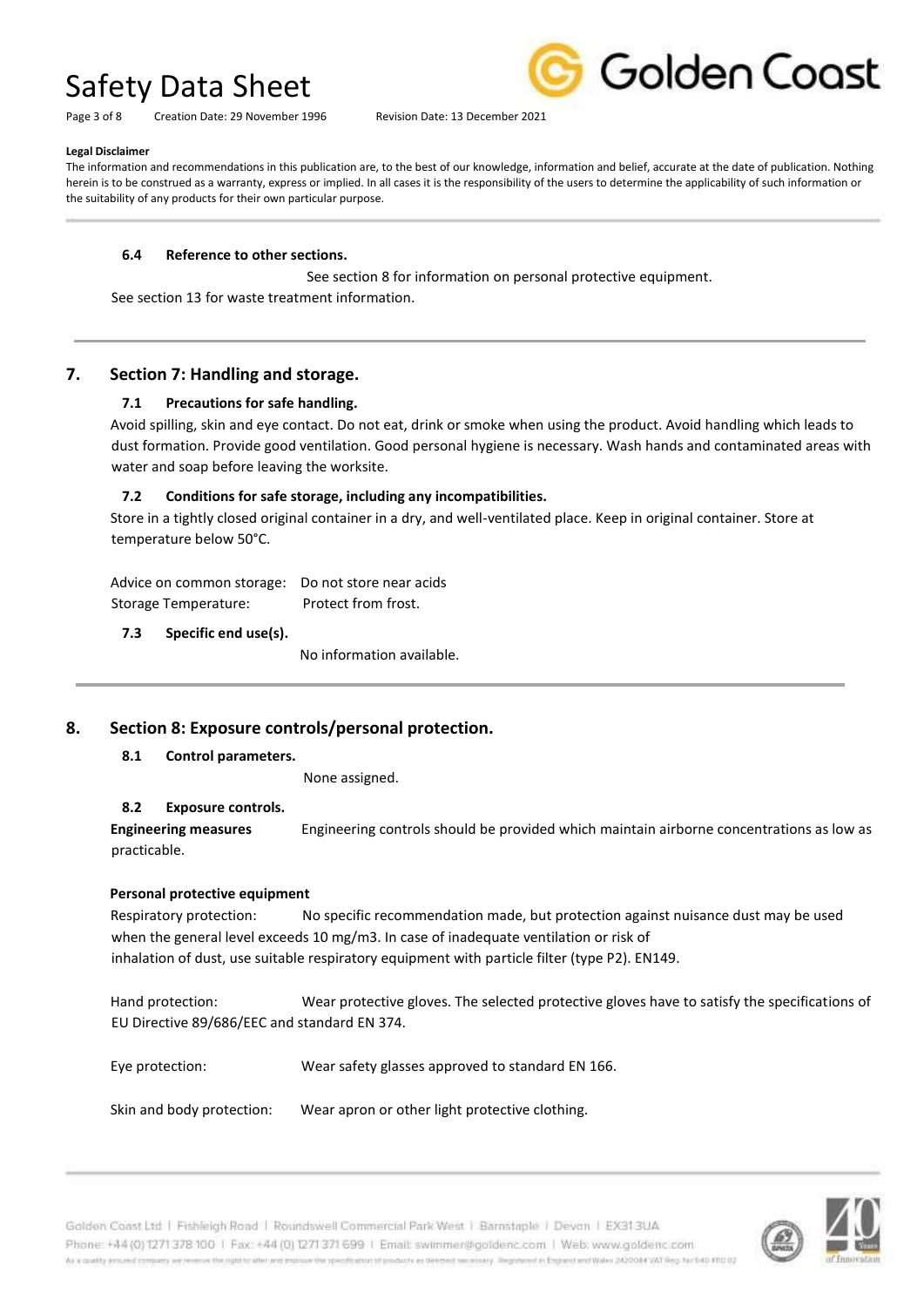

Page 4 of 8 Creation Date: 29 November 1996 Revision Date: 13 December 2021

#### **Legal Disclaimer**

The information and recommendations in this publication are, to the best of our knowledge, information and belief, accurate at the date of publication. Nothing herein is to be construed as a warranty, express or implied. In all cases it is the responsibility of the users to determine the applicability of such information or the suitability of any products for their own particular purpose.

### **Hygiene Measures**

DO NOT SMOKE IN WORK AREA! Wash hand at the end of each work shift and before eating, smoking and using the toilet. Wash promptly if skin becomes contaminated. Promptly remove any clothing that becomes contaminated. When using do not eat, drink or smoke.

# **9. Section 9: Physical and chemical properties.**

## **9.1 Information on basic physical and chemical properties.**

|     | Form:                                    | Powder                                                                     |
|-----|------------------------------------------|----------------------------------------------------------------------------|
|     | Colour:                                  | White                                                                      |
|     | Odour:                                   | No odour.                                                                  |
|     | pH @ 20°C:                               | Diluted Solution 8 @ 5%                                                    |
|     | Boiling point:                           | Not determined                                                             |
|     | Melting point:                           | $270^{\circ}$ C                                                            |
|     | Relative density @20°C:                  | 2.2                                                                        |
|     | Evaporation rate:                        | Not applicable                                                             |
|     | Viscosity:                               | Not relevant                                                               |
|     | Solubility Value(G/100G H20@20°C):       | 9.5                                                                        |
|     | Decomposition temperature (°C):          | $50^{\circ}$ C                                                             |
|     | Flash point $(^{\circ}C)$ :              | Not applicable                                                             |
|     | Flammability Limit - Lower(%):           | The product has no flammability, explosive or self-inflammably properties. |
|     | Flammability Limit - Upper (%):          | Not applicable                                                             |
|     | Partition Coefficient (N-Octanol/Water): | Not applicable – Inorganic chemical.                                       |
|     | Oxidising properties:                    | Does not meet the criteria for oxidising.                                  |
| 9.2 | <b>Other Information</b>                 |                                                                            |
|     | Mol. Weight:                             | 85                                                                         |

# **10. Section 10: Stability and reactivity.**

| Reactivity.<br>10.1                                |                                                 |  |  |
|----------------------------------------------------|-------------------------------------------------|--|--|
| Reactivity:                                        | Reaction with acids.                            |  |  |
| 10.2 Chemical stability.                           |                                                 |  |  |
| Chemical stability:                                | Stable under normal use and storage conditions. |  |  |
| <b>Possibility of hazardous reactions.</b><br>10.3 |                                                 |  |  |
| Hazardous reactions:                               | Will not polymerise                             |  |  |

#### **10.4 Conditions to avoid.**

Conditions to avoid: Avoid excessive heat for prolonged periods of time. Water, moisture.

## **10.5 Incompatible materials.**



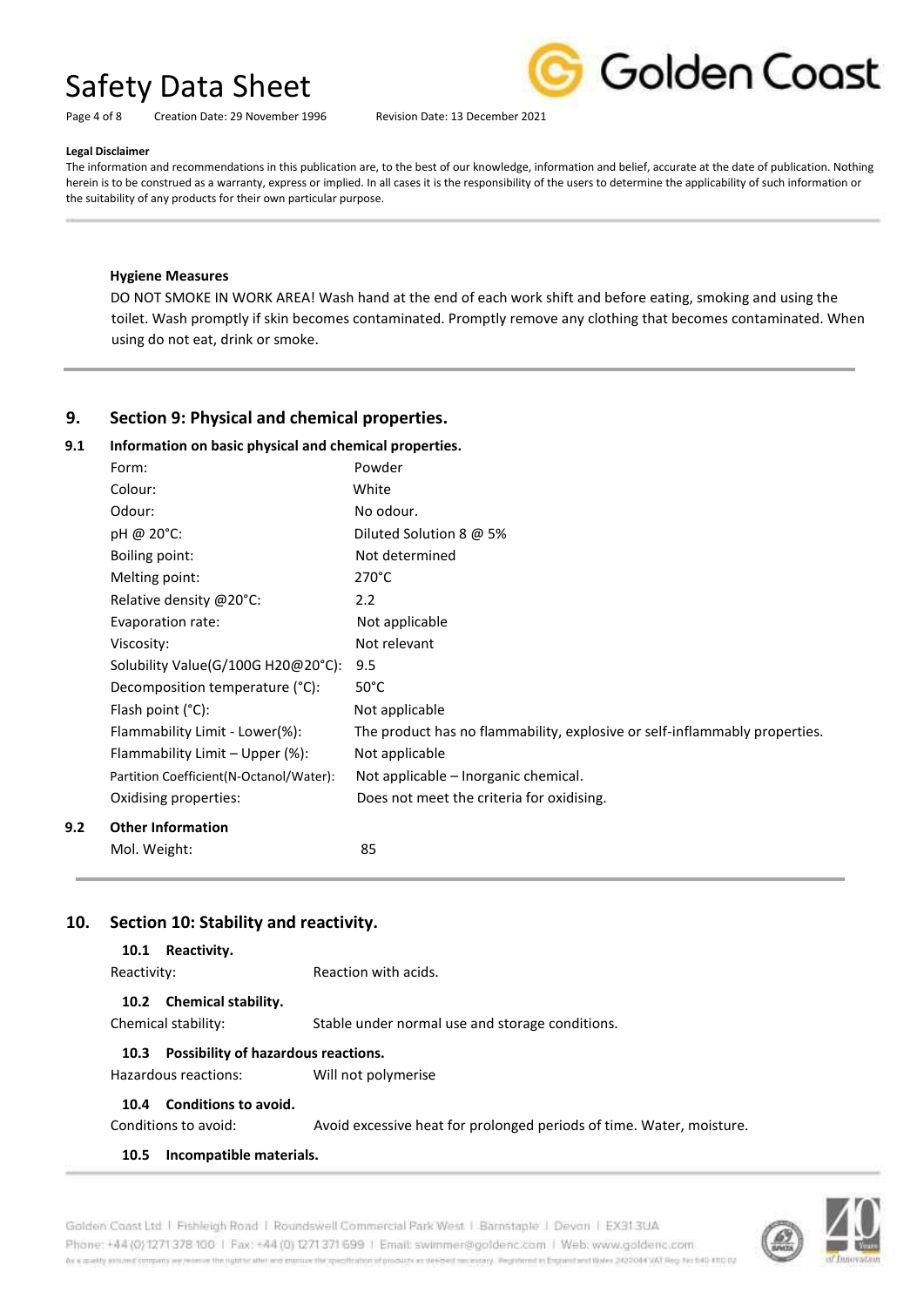Page 5 of 8 Creation Date: 29 November 1996 Revision Date: 13 December 2021



#### **Legal Disclaimer**

The information and recommendations in this publication are, to the best of our knowledge, information and belief, accurate at the date of publication. Nothing herein is to be construed as a warranty, express or implied. In all cases it is the responsibility of the users to determine the applicability of such information or the suitability of any products for their own particular purpose.

Materials to avoid: Strong acids. Strong oxidising substances.

### **10.6 Hazardous decomposition products.**

Haz. decomp. products: Carbon dioxide (CO2). Carbon Monoxide (CO).

# **11. Section 11: Toxicological information.**

# **11.1 Information on toxicological effects. Acute Toxicity**

| Route      | <b>Species</b> | Time | Test | Value | <b>Units</b> |                                              |
|------------|----------------|------|------|-------|--------------|----------------------------------------------|
| Oral       | Rat            |      | LD50 | >4000 | Mg/kg        | IEPA-FIFRA 40 CFR 160.<br>-IEPA OTS 798.1150 |
| Inhalation | Rat            | 4hrs | LD50 | >4.74 | Mg/l         |                                              |

### **Skin Corrosion/Irritation:**

Erythema/eschar score: No erythema (0). Oedema score: No oedema (0).

REACH dossier information OECD 404 Not irritating . Based on available data the classification criteria are not met.

#### **Serious eye damage/irritation:**

REACH dossier information OECD 405 Not irritating . Based on available data the classification criteria are not met.

## **Respiratory or skin sensitisation:**

Skin sensitisation: Data lacking.

#### **Germ cell mutagenicity:**

Genotoxicity – In vitro DNA damage and/or repair: Negative. Based on available data the classification criteria are not met.

#### **Carcinogenicity:**

No evidence of carcinogenicity in animal studies. Based on available data the classification criteria are not met.

## **Reproductive Toxicity – Fertility.**

Scientifically unjustified: No erythema (0).

Reproductive Toxicity – Development: No oedema (0).

## **Developmental toxicity: NOAEL > 580 mg.kg/dat Oral Mouse**

This substance has no evidence of toxicity to reproduction. Based on available data the classification criteria are not met.

#### **Specific target organ toxicity – repeated exposure.**

**Respiratory or skin sensitisation:** 

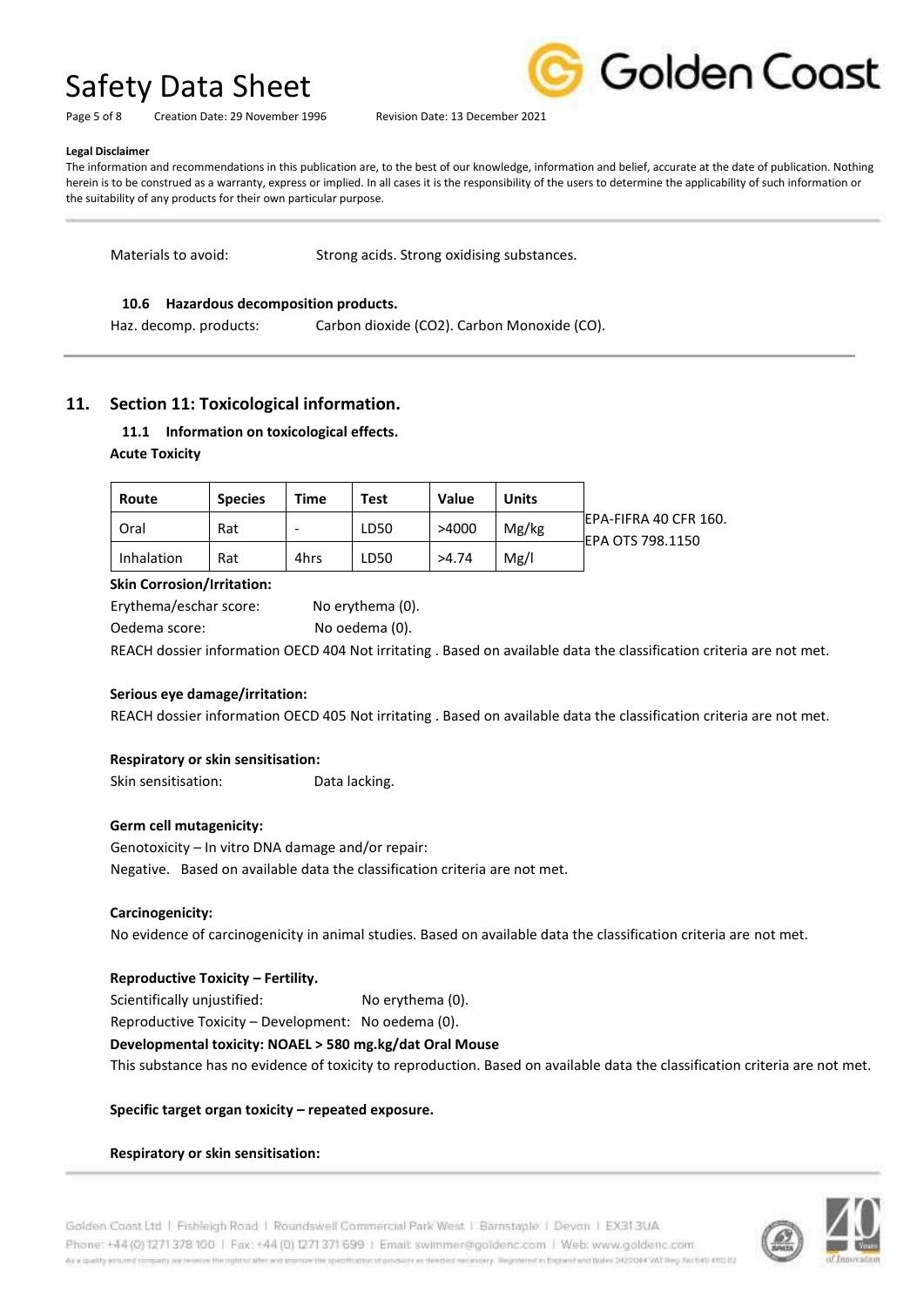

Page 6 of 8 Creation Date: 29 November 1996 Revision Date: 13 December 2021

# **Legal Disclaimer**

The information and recommendations in this publication are, to the best of our knowledge, information and belief, accurate at the date of publication. Nothing herein is to be construed as a warranty, express or implied. In all cases it is the responsibility of the users to determine the applicability of such information or the suitability of any products for their own particular purpose.

STOT – Repeated exposure Data lacking.

| <b>Aspiration hazard:</b> |                                                                  |
|---------------------------|------------------------------------------------------------------|
| Viscosity:                | Not relevant                                                     |
| General information:      | No specific health warnings noted.                               |
| Inhalation:               | Dust in high concentrations may irritate the respiratory system. |
| Ingestion:                | May cause discomfort if swallowed.                               |
| Skin contact:             | Powder may irritate skin.                                        |
| Eye contact:              | Particles in the eyes may cause irritation and smarting.         |
|                           |                                                                  |

# **12. Section 12: Ecological information.**

| 12.1 Toxicity.            |                                                |
|---------------------------|------------------------------------------------|
| <b>Etoxicity effects:</b> | Not regarded as dangerous for the environment. |

## **Acute Toxicity – Fish**

| LC50 96 hours 7100 mg/l Lepomis macrochirus (Bluegill) | REACH dossier information EPA OPP 72-1  |
|--------------------------------------------------------|-----------------------------------------|
| <b>Acute Toxicity - Aquatic Invertebrates</b>          |                                         |
| EC50 48 hours 4100 mg. I Daphnia magna                 | REACH dossier information EAP OPP 72-2. |
| <b>Chronic Toxicity - Aquatic Invertebrates</b>        |                                         |
| NOEC 21 days > 576 mg/l Daphnia magna                  |                                         |

# **12.2 Persistence and degradability.**

 No concerns based on available literature. The product solely consists of inorganic compounds which are not biodegradable.

## **12.3 Bioaccumulation potential.**

The product does not contain any substances expected to be bioaccumulating.

## **12.4 Mobility in soil.**

The product is soluble in water.

**12.5 Results of PBT and vPvB assessment.** 

Not classified as PBT/vPvB by current EU criteria.

**12.6 Other adverse effects.** 

None known.

# **13. Section 13: Disposal considerations.**

# **13.1 Waste treatment methods.**

Dispose of waste and residues in accordance with local authority requirements. Contact specialist disposal companies.

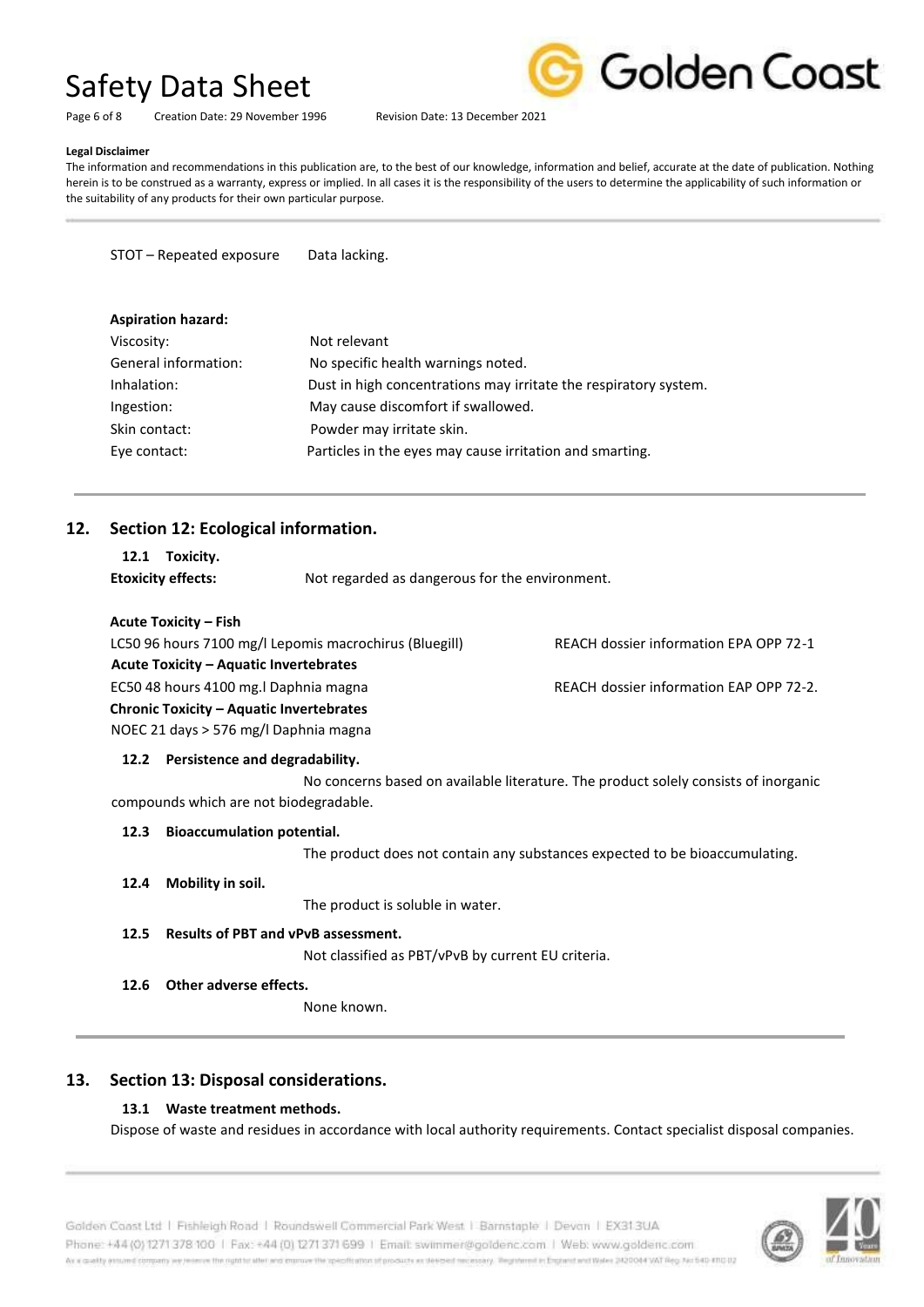Page 7 of 8 Creation Date: 29 November 1996 Revision Date: 13 December 2021



#### **Legal Disclaimer**

The information and recommendations in this publication are, to the best of our knowledge, information and belief, accurate at the date of publication. Nothing herein is to be construed as a warranty, express or implied. In all cases it is the responsibility of the users to determine the applicability of such information or the suitability of any products for their own particular purpose.

### **Classification**

Waste Codes in accordance with the European Waste catalogue (EWC) are origin-defined. Since this product is used in several industries, no Waste Code can be provided by the supplier. The Waste Code should be determined in arrangement with your waste disposal partner or the responsible authority.

## **14. Section 14: Transport information.**

### **14.1 UN number.**

Not applicable.

- **14.2 UN proper shipping name.** Not applicable.
- **14.3 Transport hazard class(es).** Not applicable.
- **14.4 Packing group.**

Not applicable.

### **14.5 Environmental hazards.**

Clean up even minor leaks or spills if possible without unnecessary risk.

### **14.6 Special precautions for user.** See section 7

**14.7 Transport in bulk according to annex II of MARPOL 73/78 and the IBC code.** Not applicable.

# **15. Section 15: Regulatory information.**

**15.1 Safety, health and environmental regulations/legislation specific for the substance or mixture.**  Guidance Notes

## **Workplace Exposure Limits EH40.**

## **EU Legislation.**

Regulation (EC) No 1907/2006 of the European Parliament and of the Council of 18 December 2006 concerning the Registration, Evaluation, Authorisation and Restriction of Chemicals (REACH), establishing a European Chemicals Agency, amending Directive 1999/45/EC and repealing Council Regulation (EEC) No 793/93 and Commission Regulation (EC) No 1488/94 as well as Council Directive 76/769/EEC and Commission Directives 91/155/EEC, 93/67/EEC, 93/105/EC and 2000/21/EC, including amendments. Regulation (EC) No 1272/2008 of the European Parliament and of the Council of 16 December 2008 on classification, labelling and packaging of substances and mixtures, amending and repealing Directives 67/548/EEC and 1999/45/EC, and amending Regulation (EC) NO 1907/2006 with amendments. Water hazard classification.

GK 1.

# **15.2 Chemical safety assessment.**

Not applicable as the substance is not classified.

# **16. Section 16: Other information.**

This information is believed to be accurate and represents the best information currently available to us. However, we make no warranty or merchantability, or fitness for any particular use, or any other warranty, express or implied, with